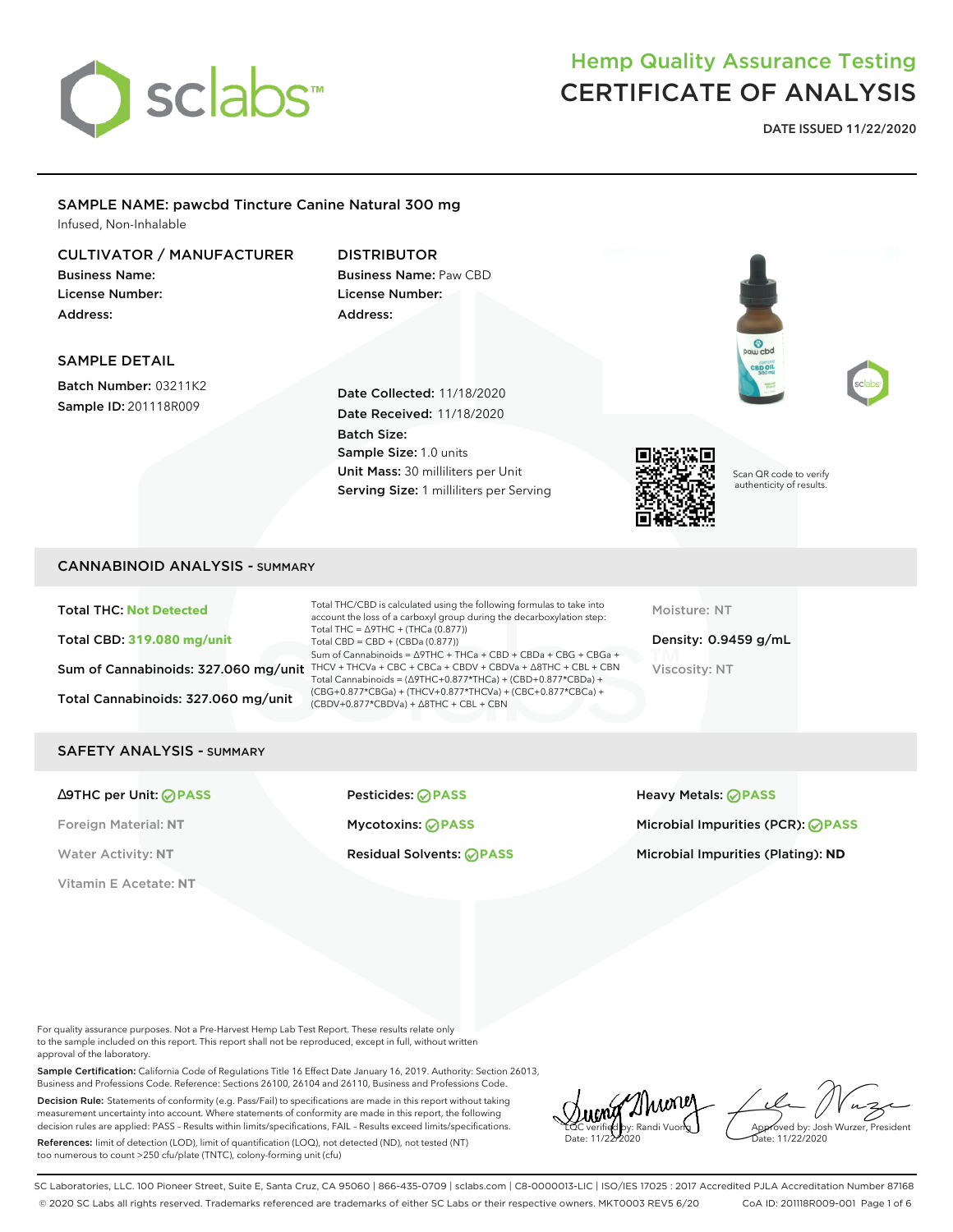

**PAWCBD TINCTURE CANINE NATURAL 300 MG | DATE ISSUED 11/22/2020**



Tested by high-performance liquid chromatography with diode-array detection (HPLC-DAD).

**Method:** QSP 1157 - Analysis of Cannabinoids by HPLC-DAD

TOTAL THC: **Not Detected**

Total THC (∆9THC+0.877\*THCa)

#### TOTAL CBD: **319.080 mg/unit**

Total CBD (CBD+0.877\*CBDa)

#### TOTAL CANNABINOIDS: 327.060 mg/unit

Total Cannabinoids (Total THC) + (Total CBD) + (Total CBG) + (Total THCV) + (Total CBC) + (Total CBDV) + ∆8THC + CBL + CBN

## TOTAL CBG: 5.070 mg/unit

Total CBG (CBG+0.877\*CBGa)

## TOTAL THCV: ND

Total THCV (THCV+0.877\*THCVa)

#### TOTAL CBC: ND

Total CBC (CBC+0.877\*CBCa)

#### TOTAL CBDV: 0.960 mg/unit

Total CBDV (CBDV+0.877\*CBDVa)

#### **CANNABINOID TEST RESULTS -** 11/20/2020

| <b>COMPOUND</b>            | LOD/LOQ<br>(mg/mL) | <b>MEASUREMENT</b><br><b>UNCERTAINTY (mg/mL)</b> | <b>RESULT</b><br>(mg/mL) | <b>RESULT</b><br>(%) |
|----------------------------|--------------------|--------------------------------------------------|--------------------------|----------------------|
| <b>CBD</b>                 | 0.004 / 0.011      | ±0.5095                                          | 10.636                   | 1.1244               |
| <b>CBG</b>                 | 0.002 / 0.005      | ±0.0105                                          | 0.169                    | 0.0179               |
| <b>CBN</b>                 | 0.001/0.004        | ±0.0024                                          | 0.065                    | 0.0069               |
| <b>CBDV</b>                | 0.002 / 0.007      | ±0.0017                                          | 0.032                    | 0.0034               |
| Δ9THC                      | 0.002 / 0.005      | N/A                                              | <b>ND</b>                | <b>ND</b>            |
| $\triangle$ 8THC           | 0.01 / 0.02        | N/A                                              | <b>ND</b>                | <b>ND</b>            |
| <b>THCa</b>                | 0.001 / 0.002      | N/A                                              | <b>ND</b>                | <b>ND</b>            |
| <b>THCV</b>                | 0.002 / 0.008      | N/A                                              | <b>ND</b>                | <b>ND</b>            |
| <b>THCVa</b>               | 0.002 / 0.005      | N/A                                              | <b>ND</b>                | <b>ND</b>            |
| <b>CBDa</b>                | 0.001 / 0.003      | N/A                                              | <b>ND</b>                | <b>ND</b>            |
| <b>CBDVa</b>               | 0.001 / 0.003      | N/A                                              | <b>ND</b>                | <b>ND</b>            |
| <b>CBGa</b>                | 0.002 / 0.006      | N/A                                              | <b>ND</b>                | <b>ND</b>            |
| <b>CBL</b>                 | 0.003 / 0.008      | N/A                                              | <b>ND</b>                | <b>ND</b>            |
| <b>CBC</b>                 | 0.003 / 0.010      | N/A                                              | <b>ND</b>                | <b>ND</b>            |
| <b>CBCa</b>                | 0.001 / 0.004      | N/A                                              | <b>ND</b>                | <b>ND</b>            |
| <b>SUM OF CANNABINOIDS</b> |                    |                                                  | 10.902 mg/mL             | 1.1526%              |

#### Unit Mass: 30 milliliters per Unit / Serving Size: 1 milliliters per Serving

| ∆9THC per Unit                        | 1100 per-package limit | <b>ND</b>         | <b>PASS</b> |
|---------------------------------------|------------------------|-------------------|-------------|
| ∆9THC per Serving                     |                        | <b>ND</b>         |             |
| <b>Total THC per Unit</b>             |                        | <b>ND</b>         |             |
| <b>Total THC per Serving</b>          |                        | <b>ND</b>         |             |
| <b>CBD</b> per Unit                   |                        | 319.080 mg/unit   |             |
| <b>CBD per Serving</b>                |                        | 10.636 mg/serving |             |
| <b>Total CBD per Unit</b>             |                        | 319.080 mg/unit   |             |
| <b>Total CBD per Serving</b>          |                        | 10.636 mg/serving |             |
| Sum of Cannabinoids per Unit          |                        | 327.060 mg/unit   |             |
| Sum of Cannabinoids per Serving       |                        | 10.902 mg/serving |             |
| <b>Total Cannabinoids per Unit</b>    |                        | 327.060 mg/unit   |             |
| <b>Total Cannabinoids per Serving</b> |                        | 10.902 mg/serving |             |

#### **MOISTURE TEST RESULT**

#### **DENSITY TEST RESULT**

# **VISCOSITY TEST RESULT**

**Not Tested**

**0.9459 g/mL**

Tested 11/20/2020

**Method:** QSP 7870 - Sample Preparation

**Not Tested**



SC Laboratories, LLC. 100 Pioneer Street, Suite E, Santa Cruz, CA 95060 | 866-435-0709 | sclabs.com | C8-0000013-LIC | ISO/IES 17025 : 2017 Accredited PJLA Accreditation Number 87168 © 2020 SC Labs all rights reserved. Trademarks referenced are trademarks of either SC Labs or their respective owners. MKT0003 REV5 6/20 CoA ID: 201118R009-001 Page 2 of 6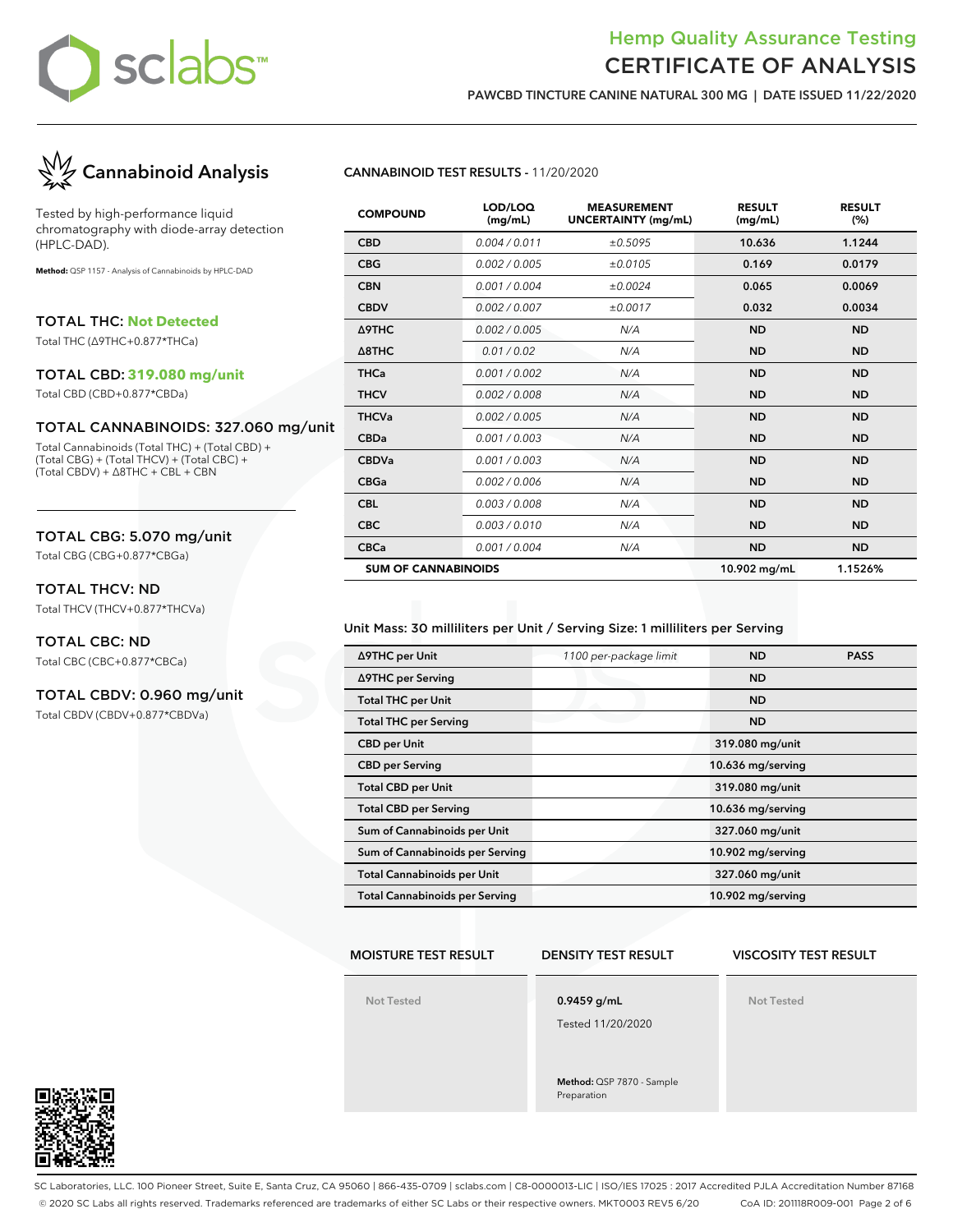

**PAWCBD TINCTURE CANINE NATURAL 300 MG | DATE ISSUED 11/22/2020**

# **Pesticide Analysis**

#### **CATEGORY 1 AND 2 PESTICIDES**

Pesticide and plant growth regulator analysis utilizing high-performance liquid chromatography-mass spectrometry (HPLC-MS) or gas chromatography-mass spectrometry (GC-MS). \*GC-MS utilized where indicated.

**Method:** QSP 1212 - Analysis of Pesticides and Mycotoxins by LC-MS or QSP 1213 - Analysis of Pesticides by GC-MS

#### **CATEGORY 1 PESTICIDE TEST RESULTS -** 11/21/2020 **PASS**

| <b>COMPOUND</b>          | LOD/LOQ<br>$(\mu g/g)$ | <b>ACTION LIMIT</b><br>$(\mu q/q)$ | <b>MEASUREMENT</b><br>UNCERTAINTY (µg/g) | <b>RESULT</b><br>$(\mu g/g)$ | <b>RESULT</b> |
|--------------------------|------------------------|------------------------------------|------------------------------------------|------------------------------|---------------|
| Aldicarb                 | 0.03/0.09              | $>$ LOD                            | N/A                                      | <b>ND</b>                    | <b>PASS</b>   |
| Carbofuran               | 0.01 / 0.04            | $\ge$ LOD                          | N/A                                      | <b>ND</b>                    | <b>PASS</b>   |
| Chlordane*               | 0.03 / 0.08            | $\ge$ LOD                          | N/A                                      | <b>ND</b>                    | <b>PASS</b>   |
| Chlorfenapyr*            | 0.03/0.10              | $\ge$ LOD                          | N/A                                      | <b>ND</b>                    | <b>PASS</b>   |
| Chlorpyrifos             | 0.02 / 0.06            | $\ge$ LOD                          | N/A                                      | <b>ND</b>                    | <b>PASS</b>   |
| Coumaphos                | 0.02 / 0.06            | $\ge$ LOD                          | N/A                                      | <b>ND</b>                    | <b>PASS</b>   |
| Daminozide               | 0.03/0.10              | $\ge$ LOD                          | N/A                                      | <b>ND</b>                    | <b>PASS</b>   |
| <b>DDVP</b> (Dichlorvos) | 0.02 / 0.07            | $\ge$ LOD                          | N/A                                      | <b>ND</b>                    | <b>PASS</b>   |
| Dimethoate               | 0.02 / 0.07            | $>$ LOD                            | N/A                                      | <b>ND</b>                    | <b>PASS</b>   |
| Ethoprop(hos)            | 0.03 / 0.08            | $\ge$ LOD                          | N/A                                      | <b>ND</b>                    | <b>PASS</b>   |
| Etofenprox               | 0.02 / 0.05            | $\ge$ LOD                          | N/A                                      | <b>ND</b>                    | <b>PASS</b>   |
| Fenoxycarb               | 0.02 / 0.06            | $\ge$ LOD                          | N/A                                      | <b>ND</b>                    | <b>PASS</b>   |
| Fipronil                 | 0.02 / 0.06            | $\ge$ LOD                          | N/A                                      | <b>ND</b>                    | <b>PASS</b>   |
| Imazalil                 | 0.02 / 0.06            | $>$ LOD                            | N/A                                      | <b>ND</b>                    | <b>PASS</b>   |
| <b>Methiocarb</b>        | 0.02 / 0.06            | $>$ LOD                            | N/A                                      | <b>ND</b>                    | <b>PASS</b>   |
| Methyl parathion         | 0.03/0.10              | $\ge$ LOD                          | N/A                                      | <b>ND</b>                    | <b>PASS</b>   |
| <b>Mevinphos</b>         | 0.03/0.09              | $\ge$ LOD                          | N/A                                      | <b>ND</b>                    | <b>PASS</b>   |
| Paclobutrazol            | 0.02 / 0.05            | $\ge$ LOD                          | N/A                                      | <b>ND</b>                    | <b>PASS</b>   |
| Propoxur                 | 0.02 / 0.06            | $\ge$ LOD                          | N/A                                      | <b>ND</b>                    | <b>PASS</b>   |
| Spiroxamine              | 0.02 / 0.05            | $\ge$ LOD                          | N/A                                      | <b>ND</b>                    | <b>PASS</b>   |
| Thiacloprid              | 0.03 / 0.07            | $\ge$ LOD                          | N/A                                      | <b>ND</b>                    | <b>PASS</b>   |

#### **CATEGORY 2 PESTICIDE TEST RESULTS -** 11/21/2020 **PASS**

| Abamectin           | 0.03/0.10   | 0.3 | N/A | <b>ND</b> | <b>PASS</b> |
|---------------------|-------------|-----|-----|-----------|-------------|
| Acephate            | 0.01 / 0.04 | 5   | N/A | <b>ND</b> | <b>PASS</b> |
| Acequinocyl         | 0.02 / 0.05 | 4   | N/A | <b>ND</b> | <b>PASS</b> |
| Acetamiprid         | 0.02 / 0.05 | 5   | N/A | <b>ND</b> | <b>PASS</b> |
| Azoxystrobin        | 0.01/0.04   | 40  | N/A | <b>ND</b> | <b>PASS</b> |
| <b>Bifenazate</b>   | 0.01 / 0.02 | 5   | N/A | <b>ND</b> | <b>PASS</b> |
| <b>Bifenthrin</b>   | 0.01/0.02   | 0.5 | N/A | <b>ND</b> | <b>PASS</b> |
| <b>Boscalid</b>     | 0.02 / 0.06 | 10  | N/A | <b>ND</b> | <b>PASS</b> |
| Captan              | 0.2/0.5     | 5   | N/A | <b>ND</b> | <b>PASS</b> |
| Carbaryl            | 0.01 / 0.02 | 0.5 | N/A | <b>ND</b> | <b>PASS</b> |
| Chlorantraniliprole | 0.01 / 0.03 | 40  | N/A | <b>ND</b> | <b>PASS</b> |

Continued on next page



SC Laboratories, LLC. 100 Pioneer Street, Suite E, Santa Cruz, CA 95060 | 866-435-0709 | sclabs.com | C8-0000013-LIC | ISO/IES 17025 : 2017 Accredited PJLA Accreditation Number 87168 © 2020 SC Labs all rights reserved. Trademarks referenced are trademarks of either SC Labs or their respective owners. MKT0003 REV5 6/20 CoA ID: 201118R009-001 Page 3 of 6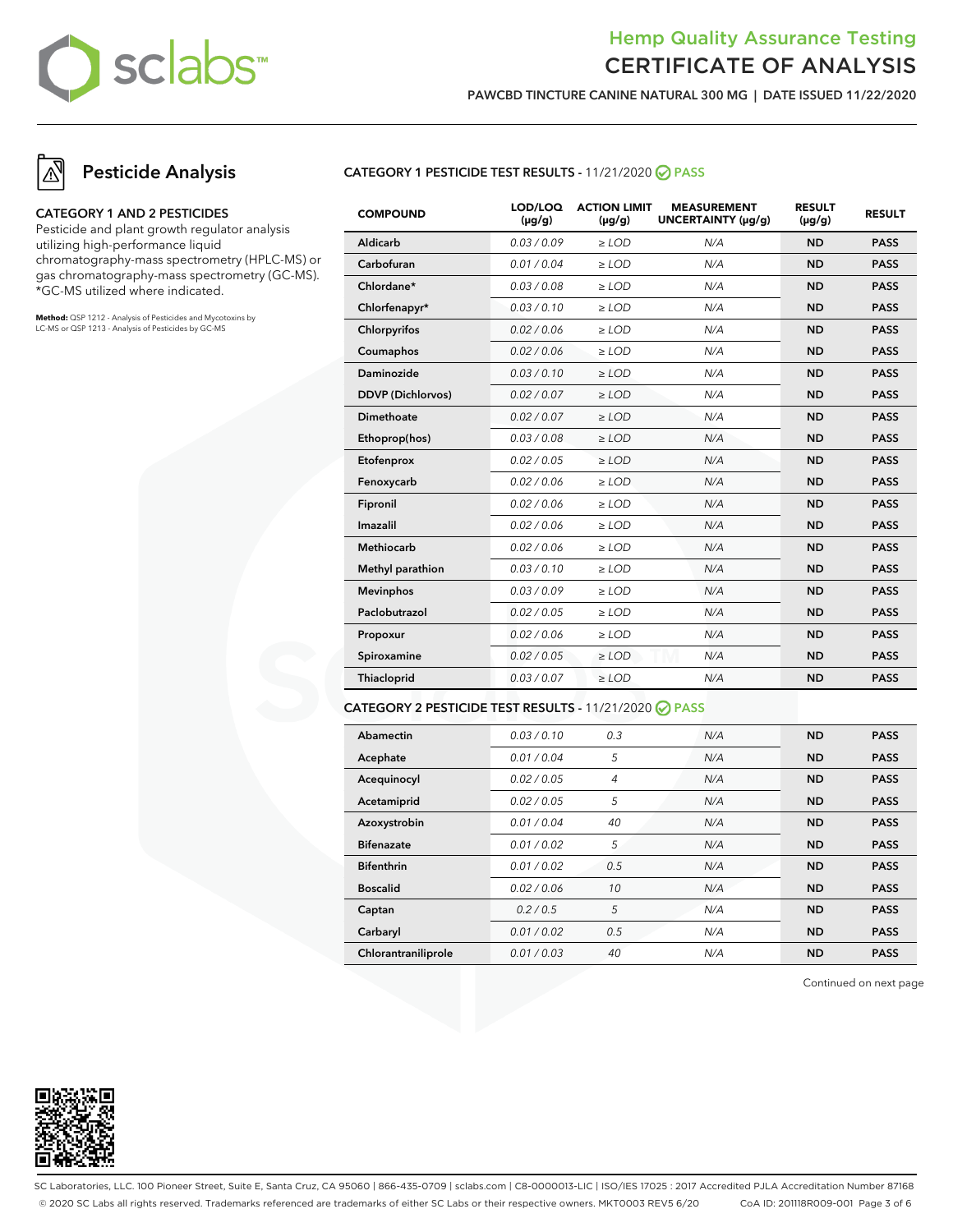

**PAWCBD TINCTURE CANINE NATURAL 300 MG | DATE ISSUED 11/22/2020**



#### **CATEGORY 1 AND 2 PESTICIDES**

Pesticide and plant growth regulator analysis utilizing high-performance liquid chromatography-mass spectrometry (HPLC-MS) or gas chromatography-mass spectrometry (GC-MS). \*GC-MS utilized where indicated.

**Method:** QSP 1212 - Analysis of Pesticides and Mycotoxins by LC-MS or QSP 1213 - Analysis of Pesticides by GC-MS

#### **CATEGORY 2 PESTICIDE TEST RESULTS -** 11/21/2020 continued **PASS**

| <b>COMPOUND</b>          | LOD/LOQ<br>$(\mu g/g)$ | <b>ACTION LIMIT</b><br>$(\mu g/g)$ | <b>MEASUREMENT</b><br>UNCERTAINTY (µg/g) | <b>RESULT</b><br>$(\mu g/g)$ | <b>RESULT</b> |
|--------------------------|------------------------|------------------------------------|------------------------------------------|------------------------------|---------------|
| Clofentezine             | 0.02 / 0.06            | 0.5                                | N/A                                      | <b>ND</b>                    | <b>PASS</b>   |
| Cyfluthrin               | 0.1 / 0.4              | $\mathcal{I}$                      | N/A                                      | <b>ND</b>                    | <b>PASS</b>   |
| Cypermethrin             | 0.1 / 0.3              | $\mathcal{I}$                      | N/A                                      | <b>ND</b>                    | <b>PASS</b>   |
| Diazinon                 | 0.01 / 0.04            | 0.2                                | N/A                                      | <b>ND</b>                    | <b>PASS</b>   |
| Dimethomorph             | 0.01 / 0.03            | 20                                 | N/A                                      | <b>ND</b>                    | <b>PASS</b>   |
| Etoxazole                | 0.010 / 0.028          | 1.5                                | N/A                                      | <b>ND</b>                    | <b>PASS</b>   |
| Fenhexamid               | 0.02 / 0.1             | 10                                 | N/A                                      | <b>ND</b>                    | <b>PASS</b>   |
| Fenpyroximate            | 0.03 / 0.08            | $\overline{2}$                     | N/A                                      | <b>ND</b>                    | <b>PASS</b>   |
| Flonicamid               | 0.01 / 0.04            | $\overline{c}$                     | N/A                                      | <b>ND</b>                    | <b>PASS</b>   |
| Fludioxonil              | 0.03 / 0.08            | 30                                 | N/A                                      | <b>ND</b>                    | <b>PASS</b>   |
| Hexythiazox              | 0.01 / 0.04            | $\overline{c}$                     | N/A                                      | <b>ND</b>                    | <b>PASS</b>   |
| Imidacloprid             | 0.01 / 0.04            | 3                                  | N/A                                      | <b>ND</b>                    | <b>PASS</b>   |
| Kresoxim-methyl          | 0.02 / 0.07            | $\mathcal{I}$                      | N/A                                      | <b>ND</b>                    | <b>PASS</b>   |
| <b>Malathion</b>         | 0.02 / 0.05            | 5                                  | N/A                                      | <b>ND</b>                    | <b>PASS</b>   |
| Metalaxyl                | 0.02 / 0.06            | 15                                 | N/A                                      | <b>ND</b>                    | <b>PASS</b>   |
| Methomyl                 | 0.03/0.1               | 0.1                                | N/A                                      | <b>ND</b>                    | <b>PASS</b>   |
| Myclobutanil             | 0.03 / 0.1             | 9                                  | N/A                                      | <b>ND</b>                    | <b>PASS</b>   |
| <b>Naled</b>             | 0.03 / 0.1             | 0.5                                | N/A                                      | <b>ND</b>                    | <b>PASS</b>   |
| Oxamyl                   | 0.02 / 0.06            | 0.2                                | N/A                                      | <b>ND</b>                    | <b>PASS</b>   |
| Pentachloronitrobenzene* | 0.03 / 0.09            | 0.2                                | N/A                                      | <b>ND</b>                    | <b>PASS</b>   |
| Permethrin               | 0.03 / 0.09            | 20                                 | N/A                                      | <b>ND</b>                    | <b>PASS</b>   |
| Phosmet                  | 0.03 / 0.10            | 0.2                                | N/A                                      | <b>ND</b>                    | <b>PASS</b>   |
| Piperonylbutoxide        | 0.003 / 0.009          | 8                                  | N/A                                      | <b>ND</b>                    | <b>PASS</b>   |
| Prallethrin              | 0.03 / 0.08            | 0.4                                | N/A                                      | <b>ND</b>                    | <b>PASS</b>   |
| Propiconazole            | 0.01 / 0.03            | 20                                 | N/A                                      | <b>ND</b>                    | <b>PASS</b>   |
| Pyrethrins               | 0.03 / 0.08            | $\mathcal{I}$                      | N/A                                      | <b>ND</b>                    | <b>PASS</b>   |
| Pyridaben                | 0.006 / 0.019          | 3                                  | N/A                                      | <b>ND</b>                    | <b>PASS</b>   |
| Spinetoram               | 0.02 / 0.07            | 3                                  | N/A                                      | <b>ND</b>                    | <b>PASS</b>   |
| Spinosad                 | 0.02 / 0.06            | 3                                  | N/A                                      | <b>ND</b>                    | <b>PASS</b>   |
| Spiromesifen             | 0.02 / 0.05            | 12                                 | N/A                                      | <b>ND</b>                    | <b>PASS</b>   |
| Spirotetramat            | 0.01 / 0.02            | 13                                 | N/A                                      | <b>ND</b>                    | <b>PASS</b>   |
| Tebuconazole             | 0.02 / 0.07            | $\overline{c}$                     | N/A                                      | <b>ND</b>                    | <b>PASS</b>   |
| Thiamethoxam             | 0.03 / 0.08            | 4.5                                | N/A                                      | <b>ND</b>                    | <b>PASS</b>   |
| Trifloxystrobin          | 0.01 / 0.03            | 30                                 | N/A                                      | <b>ND</b>                    | <b>PASS</b>   |



SC Laboratories, LLC. 100 Pioneer Street, Suite E, Santa Cruz, CA 95060 | 866-435-0709 | sclabs.com | C8-0000013-LIC | ISO/IES 17025 : 2017 Accredited PJLA Accreditation Number 87168 © 2020 SC Labs all rights reserved. Trademarks referenced are trademarks of either SC Labs or their respective owners. MKT0003 REV5 6/20 CoA ID: 201118R009-001 Page 4 of 6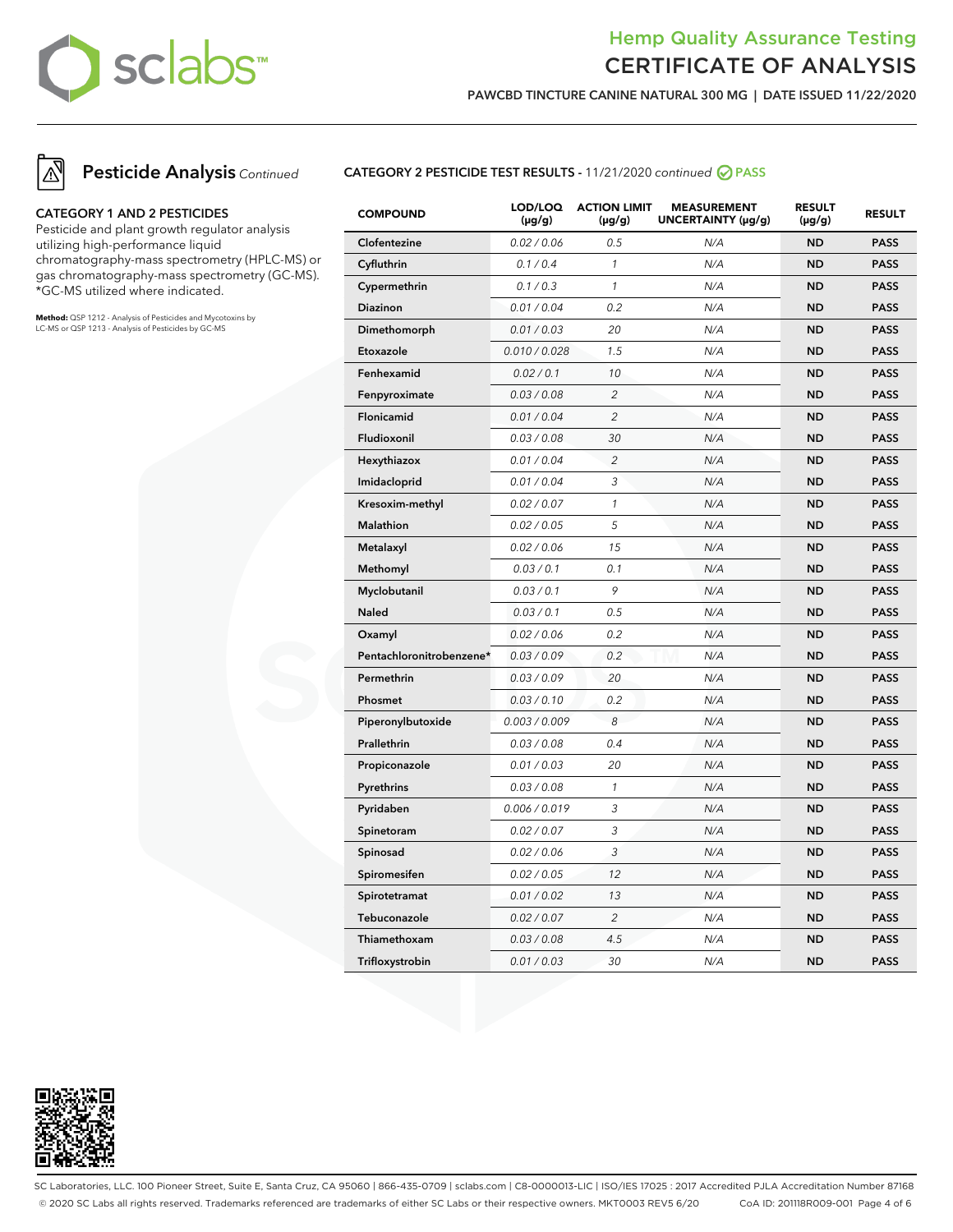

**PAWCBD TINCTURE CANINE NATURAL 300 MG | DATE ISSUED 11/22/2020**



Mycotoxin analysis utilizing high-performance liquid chromatography-mass spectrometry (HPLC-MS).

**Method:** QSP 1212 - Analysis of Pesticides and Mycotoxins by LC-MS

# **Residual Solvents Analysis**

**CATEGORY 1 AND 2 RESIDUAL SOLVENTS** Residual Solvent analysis utilizing gas chromatography-mass spectrometry (GC-MS).

**Method:** QSP 1204 - Analysis of Residual Solvents by GC-MS

## **MYCOTOXIN TEST RESULTS -** 11/20/2020 **PASS**

| <b>COMPOUND</b>        | LOD/LOQ<br>$(\mu g/kg)$ | <b>ACTION LIMIT</b><br>$(\mu g/kg)$ | <b>MEASUREMENT</b><br>UNCERTAINTY (µg/kg) | <b>RESULT</b><br>$(\mu g/kg)$ | <b>RESULT</b> |
|------------------------|-------------------------|-------------------------------------|-------------------------------------------|-------------------------------|---------------|
| <b>Aflatoxin B1</b>    | 2.0/6.0                 | 20                                  | N/A                                       | ND                            | <b>PASS</b>   |
| Aflatoxin B2           | 1.8/5.6                 | 20                                  | N/A                                       | <b>ND</b>                     | <b>PASS</b>   |
| <b>Aflatoxin G1</b>    | 1.0/3.1                 | 20                                  | N/A                                       | <b>ND</b>                     | <b>PASS</b>   |
| <b>Aflatoxin G2</b>    | 1.2/3.5                 | 20                                  | N/A                                       | <b>ND</b>                     | <b>PASS</b>   |
| <b>Total Aflatoxin</b> |                         | 20                                  |                                           | <b>ND</b>                     | <b>PASS</b>   |
| Ochratoxin A           | 6.3/19.2                | 20                                  | N/A                                       | ND                            | <b>PASS</b>   |

#### **CATEGORY 1 RESIDUAL SOLVENTS TEST RESULTS -** 11/20/2020 **PASS**

| <b>COMPOUND</b>       | LOD/LOQ<br>$(\mu g/g)$ | <b>ACTION LIMIT</b><br>$(\mu g/g)$ | <b>MEASUREMENT</b><br>UNCERTAINTY (µq/q) | <b>RESULT</b><br>$(\mu g/g)$ | <b>RESULT</b> |
|-----------------------|------------------------|------------------------------------|------------------------------------------|------------------------------|---------------|
| 1.2-Dichloroethane    | 0.05/0.1               |                                    | N/A                                      | <b>ND</b>                    | <b>PASS</b>   |
| <b>Benzene</b>        | 0.03/0.09              |                                    | N/A                                      | <b>ND</b>                    | <b>PASS</b>   |
| Chloroform            | 01/02                  |                                    | N/A                                      | <b>ND</b>                    | <b>PASS</b>   |
| <b>Ethylene Oxide</b> | 0.1/0.4                |                                    | N/A                                      | <b>ND</b>                    | <b>PASS</b>   |
| Methylene chloride    | 0.3/0.9                |                                    | N/A                                      | <b>ND</b>                    | <b>PASS</b>   |
| Trichloroethylene     | 0.1/0.3                |                                    | N/A                                      | <b>ND</b>                    | <b>PASS</b>   |

## **CATEGORY 2 RESIDUAL SOLVENTS TEST RESULTS -** 11/20/2020 **PASS**

| Acetone                  | 20/50  | 5000 | N/A | <b>ND</b> | <b>PASS</b> |
|--------------------------|--------|------|-----|-----------|-------------|
| <b>Acetonitrile</b>      | 2/7    | 410  | N/A | <b>ND</b> | <b>PASS</b> |
| <b>Butane</b>            | 10/50  | 5000 | N/A | <b>ND</b> | <b>PASS</b> |
| Ethanol                  | 20/50  | 5000 | N/A | <b>ND</b> | <b>PASS</b> |
| Ethyl acetate            | 20/60  | 5000 | N/A | <b>ND</b> | <b>PASS</b> |
| Ethyl ether              | 20/50  | 5000 | N/A | <b>ND</b> | <b>PASS</b> |
| Heptane                  | 20/60  | 5000 | N/A | <b>ND</b> | <b>PASS</b> |
| Hexane                   | 2/5    | 290  | N/A | <b>ND</b> | <b>PASS</b> |
| <b>Isopropyl Alcohol</b> | 10/40  | 5000 | N/A | <b>ND</b> | <b>PASS</b> |
| Methanol                 | 50/200 | 3000 | N/A | <b>ND</b> | <b>PASS</b> |
| Pentane                  | 20/50  | 5000 | N/A | <b>ND</b> | <b>PASS</b> |
| Propane                  | 10/20  | 5000 | N/A | <b>ND</b> | <b>PASS</b> |
| <b>Toluene</b>           | 7/21   | 890  | N/A | <b>ND</b> | <b>PASS</b> |
| <b>Total Xylenes</b>     | 50/160 | 2170 | N/A | <b>ND</b> | <b>PASS</b> |



SC Laboratories, LLC. 100 Pioneer Street, Suite E, Santa Cruz, CA 95060 | 866-435-0709 | sclabs.com | C8-0000013-LIC | ISO/IES 17025 : 2017 Accredited PJLA Accreditation Number 87168 © 2020 SC Labs all rights reserved. Trademarks referenced are trademarks of either SC Labs or their respective owners. MKT0003 REV5 6/20 CoA ID: 201118R009-001 Page 5 of 6